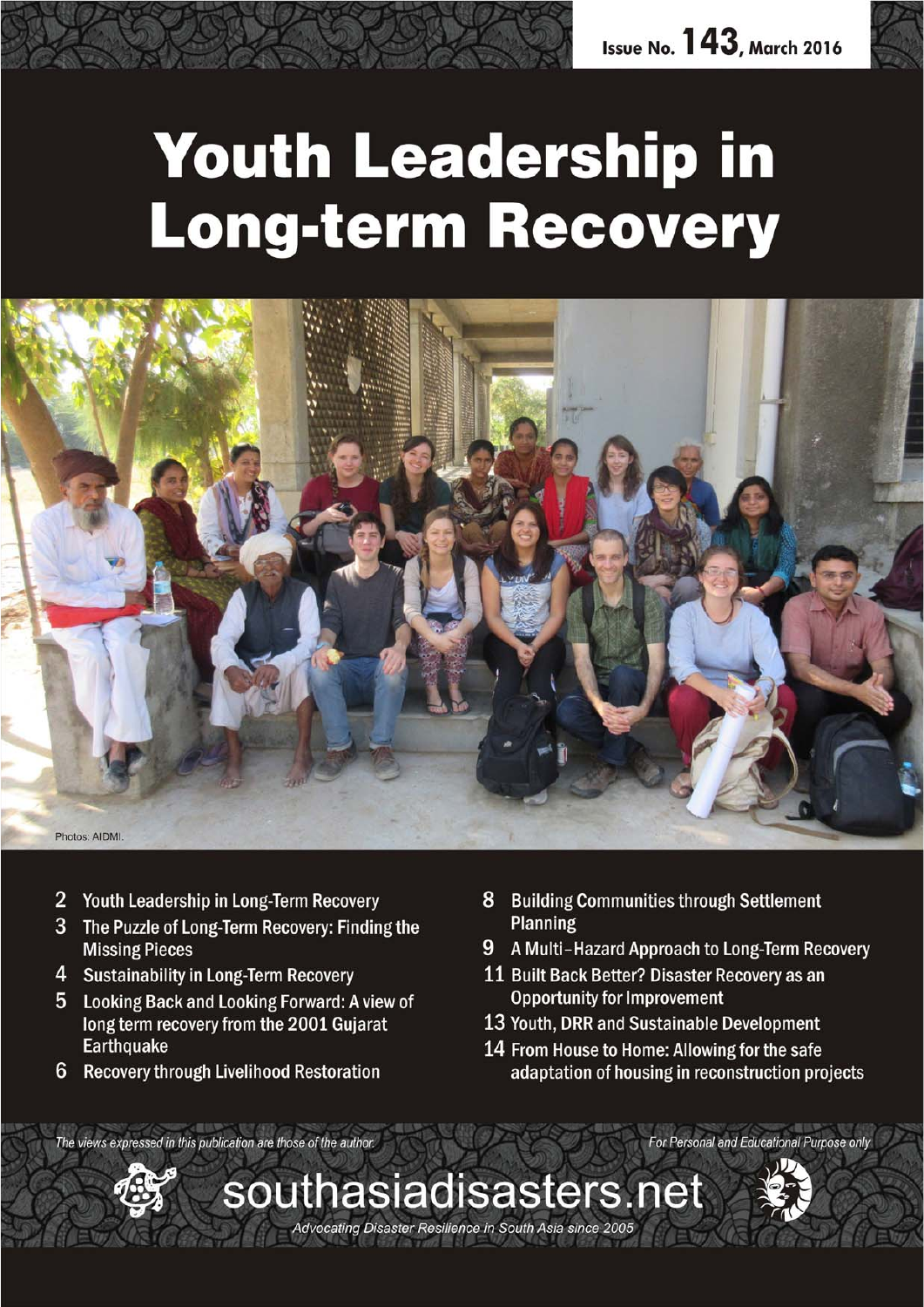**FOREWORD** 

## Youth Leadership in Long-Term Recovery

The large number of youth among Indian citizens offer an opportunity to re-imagine disaster recovery, and therefore India. This opportunity is mostly missed by the humanitarian sector as well as disaster risk reduction agencies. As a result, there are no nationwide youth programmes to reduce risk or make recovery more robust and sustainable in India.

Apart from being an integral part of the disaster management cycle, disaster recovery can also be a creative process that helps in building the resilience of communities to future shocks. The recovery phase spans out most effectively when it is done in a participatory manner, leveraging the strengths of all the concerned stakeholders. The youth are perhaps one of most vulnerable as well as capable demographic groups exposed to the adverse impacts of disasters. However, they have very little understanding of and influence in the decision making surrounding disaster recovery and resilience building. As a result, their perspectives on recovery are being lost.

The All India Disaster Mitigation Institute (AIDMI) realizes the importance of promoting a 'Youthcentric' view of recovery so that resilience building addresses the aspirations and apprehensions of this important demographic group. In the first week of March 2016, I was with youth from various universities in Delhi discussing ways to organize the climate change programme in a more inclusive manner. The event was organized around three films by tve South Asia and supported by the Climate and Development Knowledge Network (CDKN). What the youth said at this event was striking. They did not want this or that future, but wanted all futures. Their awe at continuing poverty after recovery was fresh. Where are these ideas in disaster recovery?

To capture the unique views of youth on disaster recovery, AIDMI recently organized a program called 'Building Youth Leadership for Sustainable Development", in January 2016. This program was a collaboration between AIDMI and the Centre for Development and Emergency Practice (CENDEP), Oxford Brookes University, where in 8 CENDEP students along with their professor visited those areas in Gujarat which bore the greatest brunt of an earthquake in 2001.

The students brought together the text, the visual, and the romance of the two in the day-to-day reality of recovery.

It has been 15 years since a massive earthquake measuring 7.9 on the Richter scale wreaked havoc across the villages and cities of the Indian state of Gujarat. The recovery that followed after this disaster is hailed by many as exemplary. The Gujarat Model of Recovery is gaining currency in both, the humanitarian and Disaster Risk Reduction circles in India and abroad. But what is this model? How did it work? When does it need more efforts or imagination to work? The purpose of this program was to deepen the understanding of these students on the long term impacts of disasters on communities and their livelihoods and the subsequent impacts of the various recovery interventions undertaken by the government, NGOs and other institutions. The districts of Patan and Kutch in Gujarat, which have shown stellar recovery after the devastation of the 2001 earthquake, presented the perfect laboratory for these students to test their ideas of vulnerability and resilience.

The program was held for 7 days, wherein the students visited 4 villages and 2 cities in the aforementioned 2 districts. The students saw a wide range of individuals and local institutions between these villages and cities. During their field visit, the students interacted with the community members and observed their surroundings to understand the underlying risks faced by these communities. Based on these interactions the students were able to analyze the impact of long term recovery on the community's shelters and livelihoods. They also documented general lessons that the long term recovery in these communities had to offer.

It is also essential to know the manner in which recovery is planned. To understand youth's perspectives on this question, AIDMI organized a consultation with 115 youths of Muzaffarpur town in January 2016. These youths wanted to make citizens of their town aware about safety aspects of disaster risk, climate risk and conflict risk.

Programs like these are part of a larger effort by AIDMI to promote youth leadership in resilience building. Since 1997, AIDMI has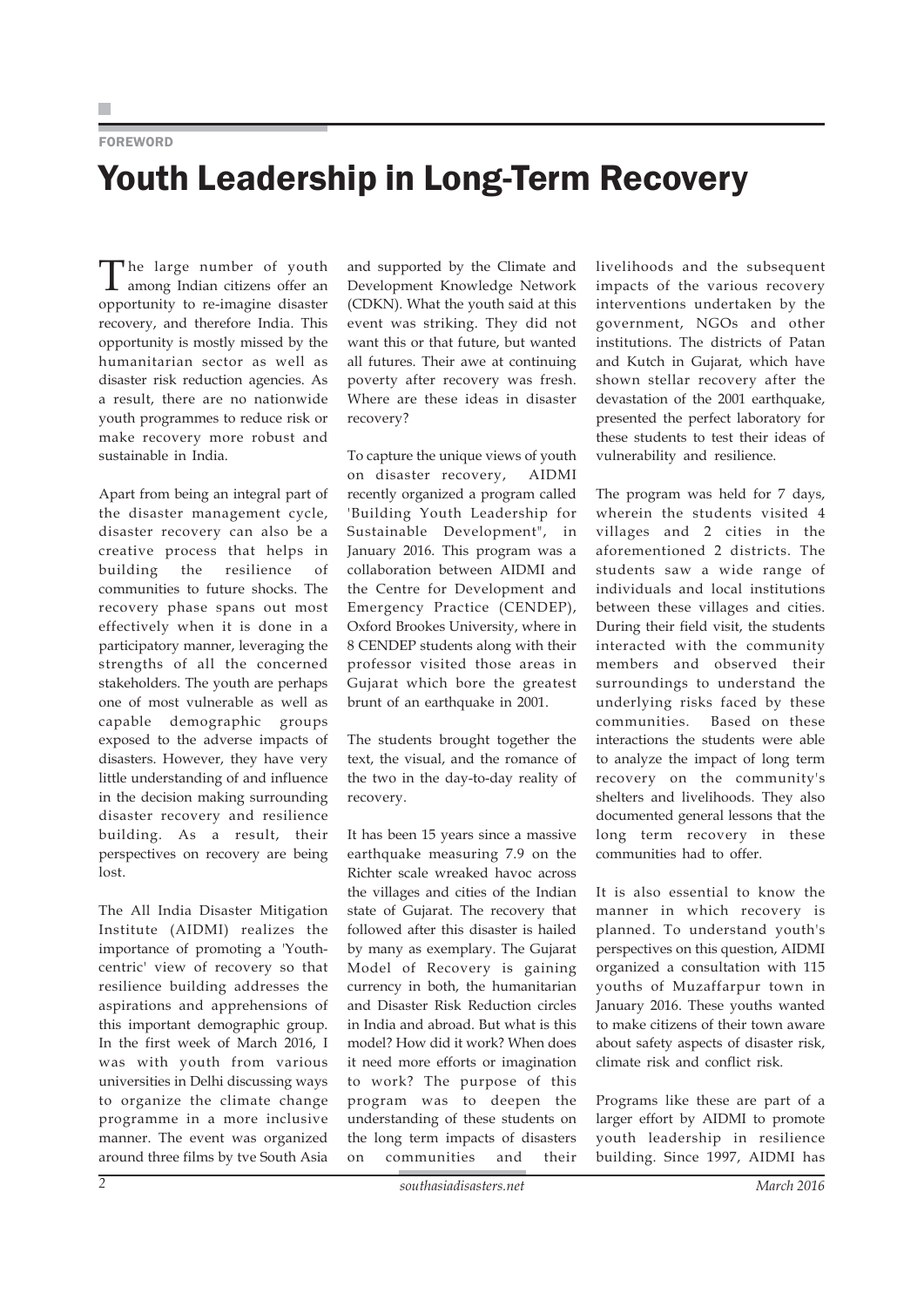×

been consistently hosting students under its *'Exchange for Change'* internship program from all over the world to work in the field of disaster risk reduction (DRR). To date, over 150 students from 64 universities and 16 countries have contributed to AIDMI's efforts of building resilience for the poor and marginalized communities of India. What these students have again and again asked is why there is no measurement of unequal recovery? How recovery makes incomes unequal? Why recovery of asset is better than recovery of labour in most cases? Why do some labourers have more income and most labourers have same or low income after recovery? Why recovery is not seen as a redistribution pathway even by the Right Based Organisations? Such questions fuel AIDMI's work and imagination.

The involvement of youth in resilience building programs has helped in furthering the understanding and interest of this demographic group on issues of vulnerability, risk and deprivation in India. In turn, the youth have enriched the discourse and practice surrounding disaster recovery, reconstruction and mitigation with their insights. Capturing insights such as on unequal recovery, has helped in making the process of disaster risk reduction more inclusive and relevant. Involving youths in disaster planning exercise has helped in making the disaster risk reduction initiatives more practical and demand driven. The Building Youth Leadership for Sustainable Development, 2016 is one of the many steps that AIDMI intends to take to promote youth leadership in DRR by empowering young people to take on the role of next generation change makers.

When asked, a young student in this group said, "Peace, jobs, and resilience defines how good or bad any recovery is". How apt.

**– Mihir R. Bhatt**

PREFACE

### The Puzzle of Long-Term Recovery: Finding the Missing Pieces

 $\sum$ isaster recovery is like a jigsaw puzzle with a lot of missing pieces and the pieces we have don't always fit together. New insights into recovery processes are emerging as a result of experience and research, but the empirical evidence is limited and uneven, with a particular shortage of long-term and comparative studies. As a result, we are still some way from establishing broad, coherent theories of recovery.

Old notions of disasters as an interruption in development, and recovery as a return to pre-disaster normality, are clearly no longer viable. There is growing recognition that recovery is not a simple linear process; rather it is complex and multi-faceted. Disasters can generate substantial physical, social, political and environmental changes, and recovery initiatives must take place in this altered context (sometimes referred to as the 'new normal').

Recovery does not have a definable end point and there is little agreement on how to measure success in reconstruction and recovery programmes. In recent years, there has been renewed interest in frameworks and models for measuring progress in recovery. Post-disaster follow-up surveys and evaluations also provide examples of how recovery assessment can be carried out. However, our understanding of measurement or assessment frameworks, approaches, methods and metrics/indicators remains very limited. As a result, recovery investment decisions are generally made in the absence of robust evidence about what approaches are likely to be most effective.

Many recovery case studies are urban; but discourse about the distinctive features of urban recovery has been slow to emerge. Systems thinking can also help to give us a better understanding of the dynamics of recovery and how this is shaped by the interactions between engineered systems (infrastructure, housing and other features of the built environment) and other systems (socio-economic, environmental, political-institutional).

Most work on understanding recovery focuses on its physical and economic dimensions. Social and psychological aspects tend to be overlooked. Disasters and disaster recovery processes can have a huge impact on societies and lead to irreversible social change. Indeed, recovery can be arena of contest between different social groups and interests. We must pay more attention to how pre-existing socio-economic vulnerabilities shape longer-term post-disaster trajectories of change, and put more effort into understanding and supporting communities' adaptive capacities and processes. We must also consider the roles of institutions, state and civil society actors in recovery policy-making and implementation. **– Dr John Twigg,**

Co-Director, Centre for Urban Sustainability and Resilience, Department of Civil, Environmental and Geomatic Engineering, University College London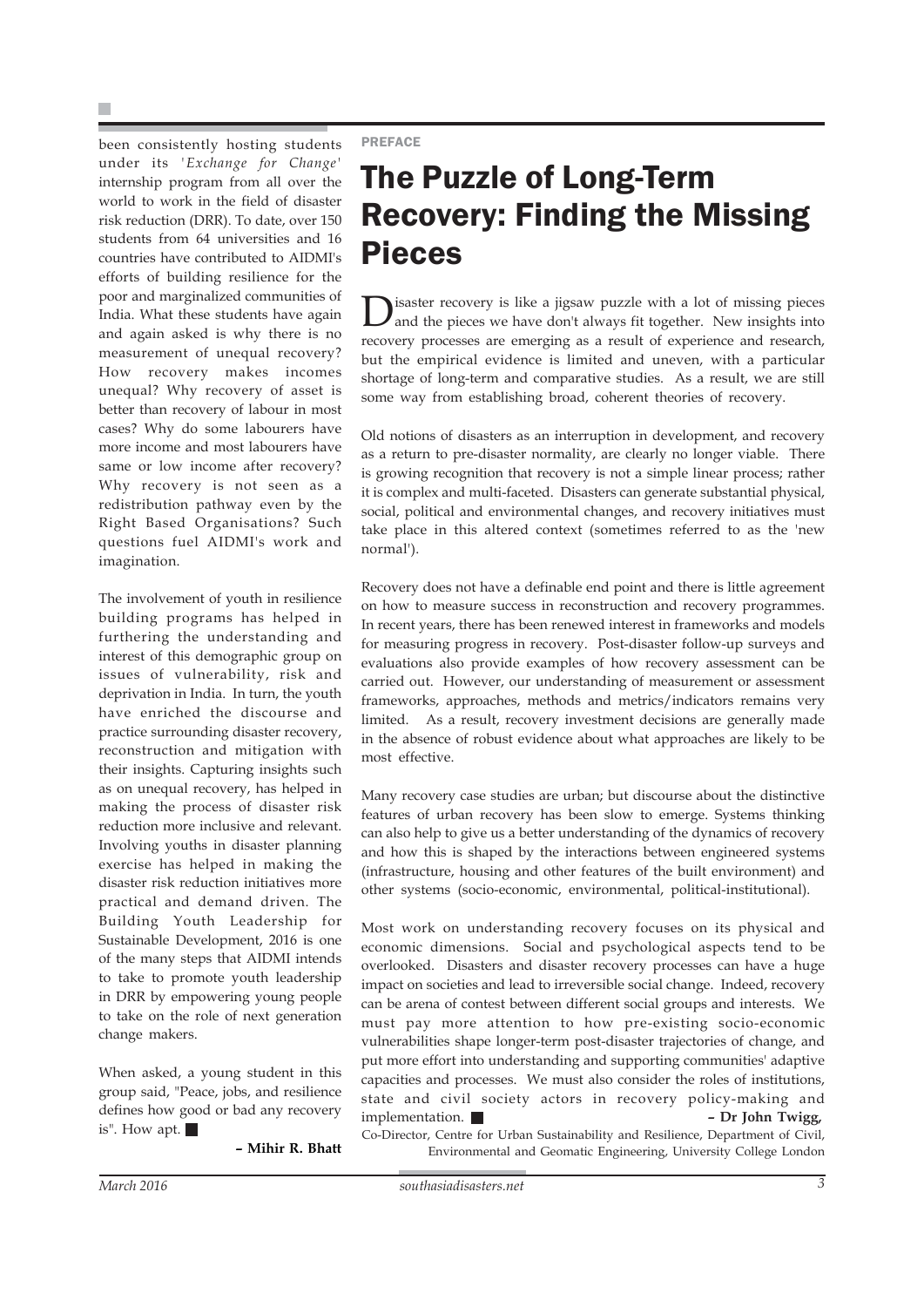#### **INTRODUCTION**

### Sustainability in Long-Term Recovery: *Reflections from Kutch Earthquake Response Work*



*Karsan with his child (at the centre) and CENDEP students.*

I was returning to the Kutch district<br>
after twelve years since I had left was returning to the Kutch district it in 2003, after working as the project director for Action Aid International India leading their earthquake recovery work since 2001, when the earthquake had struck. This time in 2016, I was returning as a professor with my students undertaking MA in Development and Emergency Practice (DEP) at CENDEP, Oxford Brookes University, Oxford, UK, on a field trip organised in collaboration with AIDMI. This field visit was therefore also a trip down my memory lane, particularly as we reached Bhuj. We speak about sustainability of our work, but what did it really mean in the context of Gujarat earthquake? What had earthquake response work really led to which was worthwhile, and has relevance even today for the

affected people? This Southasiadisasters.net issue which focuses on youth leadership in long term recovery offers a perfect landscape to reflect on the idea of long term recovery and sustainability after disaster, reflecting on the Gujarat earthquake response work. Contributions in this issue include those from DEP students, academic and AIDMI colleagues reflecting on these themes.

Here, I share a few reflections about the same, as I travelled through Kutch with my students.

For me, it was heartening to meet up with colleagues from Abhiyan, in Kutch, a network of nongovernmental organisations with which I had worked. Abhiyan had after the Gujarat earthquake through a *Setu* initiative played an important role of bridging the communication between the earthquake affected people and the government. Even today, Abhiyan is very much working with the district administration on issues such as spreading awareness about new building codes to make houses earthquake resilient, with manuals which detail how to do the same. Awareness building is a continuous activity, involving newer generations to learn from the past. Disaster Risk reduction is also about sustainable knowledge building, namely passing that knowledge to newer generations, and building their capacities. Certainly Abhiyan's work which had taken roots after the Gujarat Earthquake in Kutch was still flourishing and making meaningful contributions to the future risk reduction processes.

Another highlight was to meet up with a few women who were now doing Masonry work as their livelihood activity. This was certainly a new skill that women had learnt after the earthquake, and a result of the several training workshops that several organisations had undertaken to transfer this skill to women. Kutch as I remember had a strong gender division of labour, with masonry being an all-male activity before the earthquake. When training workshop for masonry were held for women, there were several questions about its success as it meant challenging entrenched gender stereotype. But meeting these women, who are now doing Masonry work as their livelihood activity only goes on to show that social change is possible and is sustainable, when new opportunities are made available to the excluded.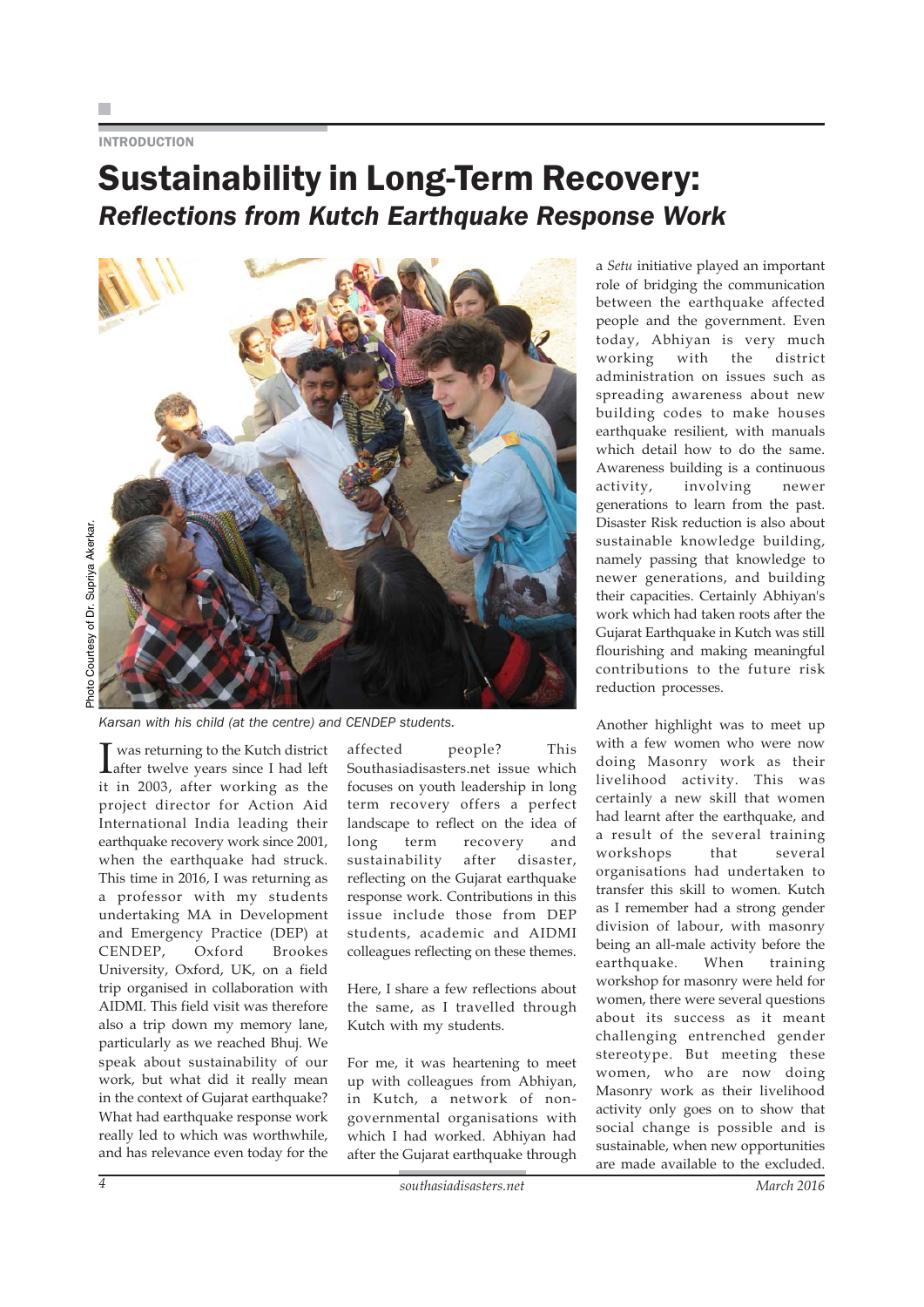Women had embraced the opportunity that earthquake had provided and were the change makers in the long run.

However in this entire journey through Kutch, the most moving moment for me personally was to meet up with Karsan Rabari, from Khara Pasvaria village with whom I had worked very closely after the earthquake. Karsan was 21 years when I first met him in 2001 after the earthquake. He was a natural leader even then and was vocal in mobilising not only the people from his own village Khara Pasvaria but also people from other villages in Anjaar Taluka. Through peaceful marches and rallies, he had raised several pertinent issues at that time with the taluka and district administrations, such as affected people not getting housing compensations on time, or widows and people with disability not getting pensions, or issues of water scarcities in the villages. Karsan was not just involved in raising people's grievances and getting them addressed through district administration at that time; he was also a progressive youth from Rabari community challenging some of the social practices within his own community: such as marriage of girls at a young age, not sending girls to school and colleges. Now in 2016 when I met Karsan, he was married, and a father of two kids. He is also now the Sarpanch (Village head) of his village Khara Pasvaria. As a Sarpanch, he had led the sanitation initiative in his village, and every household now has a toilet in their house, with availability of water and

electricity. He continues to play a progressive role in the development of his village and community. Karsan also extended a generous hospitality to me and my students and the AIDMI colleagues as we all stayed overnight at his house in Khara Pasvaria village with a great community gathering and interaction in the evening. The exposure that young Karsan had after the earthquake has enabled him to channel his energies into worthwhile social causes. Karsan's continued enthusiasm and commitment to social causes is truly inspiring. If leadership development of youth after disasters is an indicator of sustainability, then Karsan's story is surely one of the same.

**– Dr. Supriya Akerkar,** Programme lead Senior Lecturer, CENDEP, Oxford Brookes University, UK

#### GRASSROOTS PERSPECTIVE

### Looking Back and Looking Forward *A view of long term recovery from the 2001 Gujarat Earthquake*

A<sup>t</sup> magnitude 7.9 on the Richter<br>scale, the 2001 earthquake in Gujarat, India, took the lives of approximately 20,000 people and left devastating effects on the remaining population. The district of Kutch was the most affected area in Gujarat, with the epicentre just kilometres away from its capital, Bhuj<sup>1</sup>. Fifteen years on, a group of students from the Centre for Development and Emergency Practice (CENDEP) MA Course at Oxford Brookes University, England, travelled to Gujarat to undertake fieldwork research in some of these earthquake affected areas, the purpose being to better understand the long-term recovery process in both rural and urban affected areas. Our findings are reflected in the following articles, collated and analysed under the supervision of Dr. Supriya

Akerkar, Senior Lecturer at Oxford Brookes University, and in collaboration with the All India Disaster Mitigation Institute (AIDMI). We believe this to be a unique opportunity in studying the aspects of long-term recovery, fifteen years after the disaster occurred.

From January 3–9, 2016, we visited both rural and urban sites in Gujarat affected by the earthquake, particularly in the districts of Kutch and Patan (fig. 1). We collected data using various methods, primarily through interviews, but also through the production of sketches, transect walks and participatory diagrams. These were conducted with the aim of engaging local people in our research. Listening to first hand experiences enriched our learning of the earthquake's

immediate impact and the recovery programmes and processes that followed. Our research focused on three main sub-topics within 'longterm recovery' which consist of 'shelter', 'livelihoods', and 'lessons learnt', and these are reflected in the five articles which follow.

Our first article, *Recovery through Livelihood Restoration,* will discuss how support for people's livelihoods as a priority will enable them to better facilitate their own recovery. *From House to Home: allowing for the safe adaptation of housing in reconstruction projects* considers the requirements for good shelter practice in both urban and rural areas. Observing that people often expand their homes over time, it discusses the importance of anticipating future change when

1 UNDP. 2001. *From relief to recovery: the Gujarat experience.* New York: UNDP. p.3-4.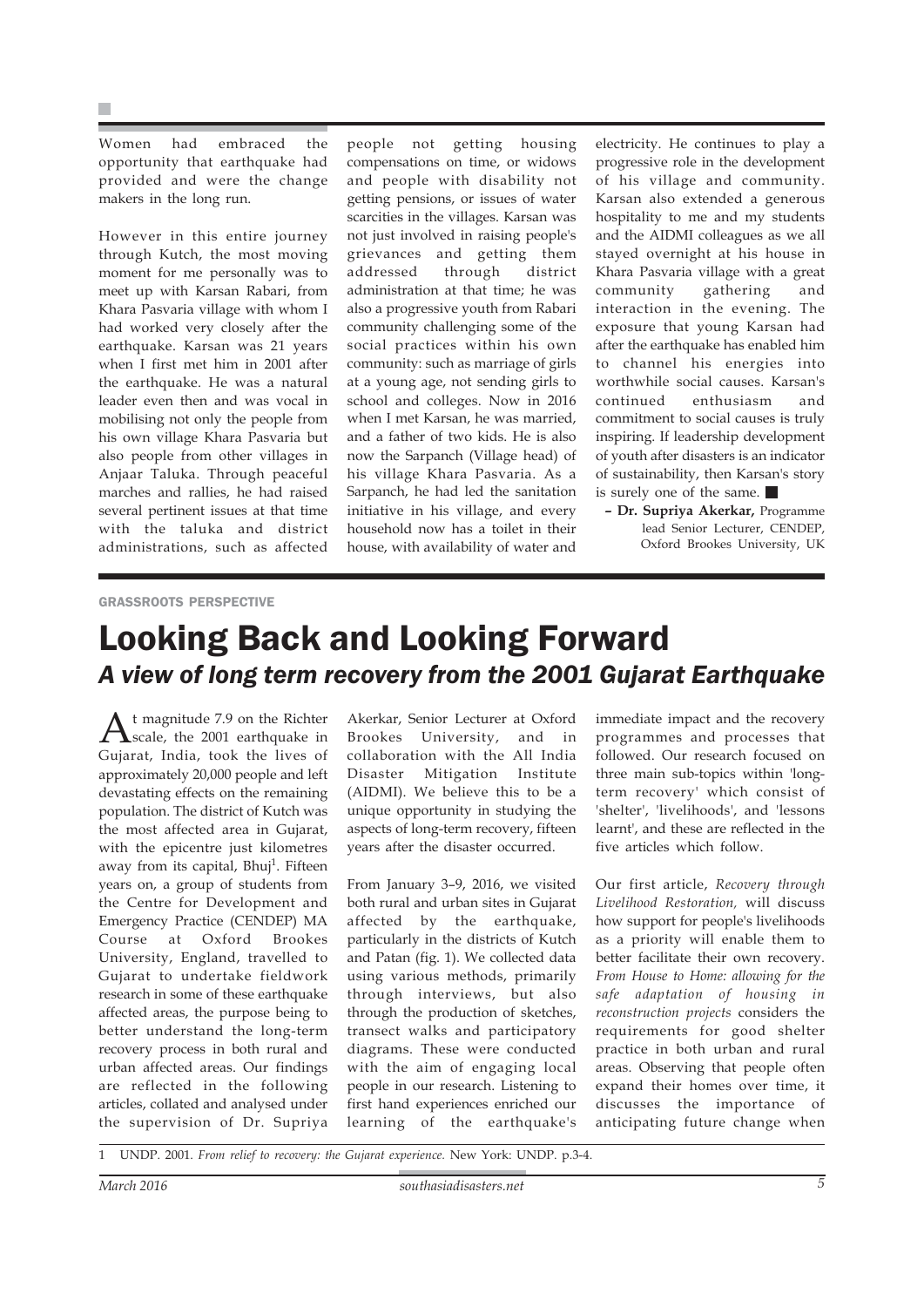designing reconstruction programmes to ensure that additional expansions are carried out safely. The third article, *Building Communities through Settlement Planning,* compares two case studies of settlement relocation: the rural village of Chitrod and the Mundra Road Relocation site in Bhuj's more urban context. This research highlights the importance of town planning in the rebuilding of communities as a source of social capital.

*A Multi-hazard Approach to Long-term Recovery* reminds us that earthquakes are not the only disasters faced by the people of Gujarat. By taking daily hazards into consideration, the long-term reconstruction process can be adapted to enable better resilience against large and small scale disasters. Reflecting on all of our fieldwork, our final article, *Built back better? Disaster Recovery as an Opportunity for Improvement,* presents some of the key lessons we feel can be learned through studying the effects of and response to the Gujarat



*Figure 1: Locations visited on the field trip.*

earthquake. Although we observed some limitations in response strategies, our research leads us to believe that the recovery process encouraged a number of positive long-term developments overall.

We would like to thank Mr Vishal Pathak, Mr Gautam Bhut and Mr Mihir Bhatt of AIDMI, along with Dr. Supriya Akerkar of CENDEP, for giving us this unique opportunity and supporting us in our fieldwork. We would also like to thank all those who participated in our research, for

giving us their valuable time and sharing their stories with us. We hope that the following articles provide new perspectives on longterm recovery from the Gujarat earthquake and encourage further reflection on the improvement of recovery programs in the future. **– Chanel Currow, Martina Ferrao, Alexandra Freeman, Katie Reilly, Leonie Smith, Austin Snowbarger, Sonia Tong,** *and* **George Williams;**

MA and MArchD students, CENDEP,

Oxford Brookes University, UK

#### LIVELIHOODS RECOVERY

### Recovery through Livelihood Restoration

It is no revelation that in the event<br>Iof a disaster, people's livelihoods  $\mathbf{T}$ t is no revelation that in the event are adversely affected, yet seemingly, international organisations rarely focus their immediate efforts on addressing such issues<sup>1</sup>. In the case of the Gujarat Earthquake, over 19,000 handicraft artisans were reported to be severely affected in the district of Kutch, 'the backbone' of the area's economy2. Very often for poorer people, the priority in disaster response is to recover their livelihoods<sup>3</sup>.

Following the earthquake, in addition to standard relief provision, rebuilding livelihoods was a priority for the Self Employed Women's Association (SEWA), a trade union representing low-income informal sector women workers. Three days after the earthquake, SEWA began distributing materials to its craft embroidery members whose stock had been destroyed<sup>4</sup>. We spoke with women artisans from the village of Dhokawada in Patan district who had restarted their embroidery work within 15 days of the earthquake. The SEWA members in Dhokawada had met shortly after the earthquake and decided they must continue their work: "Even if we've lost everything we still have our work; we still have our art," they said (fig. 1).

The embroidery work gave women the chance to take control of their family's recovery. When the husband of one of the women in Dhokawada was injured in the earthquake and hospitalised for nearly a year, she was able to

support the family through her craft. Restarting their livelihoods quickly after the earthquake provided the women with much needed income, but the embroidery work had psychological benefits as well. It gave them a physical activity into which fear and stress could be channelled. This notion has been echoed by other women artisans following the earthquake in past reports. For example Vaux and Lund quote women from Bakhutra village engaged in embroidery work who stated "through that [embroidery work] we gained our confidence and now we have been able to rebuild our lives"5.

The importance of organisation in livelihood recovery was clearly observed during our trip. Taking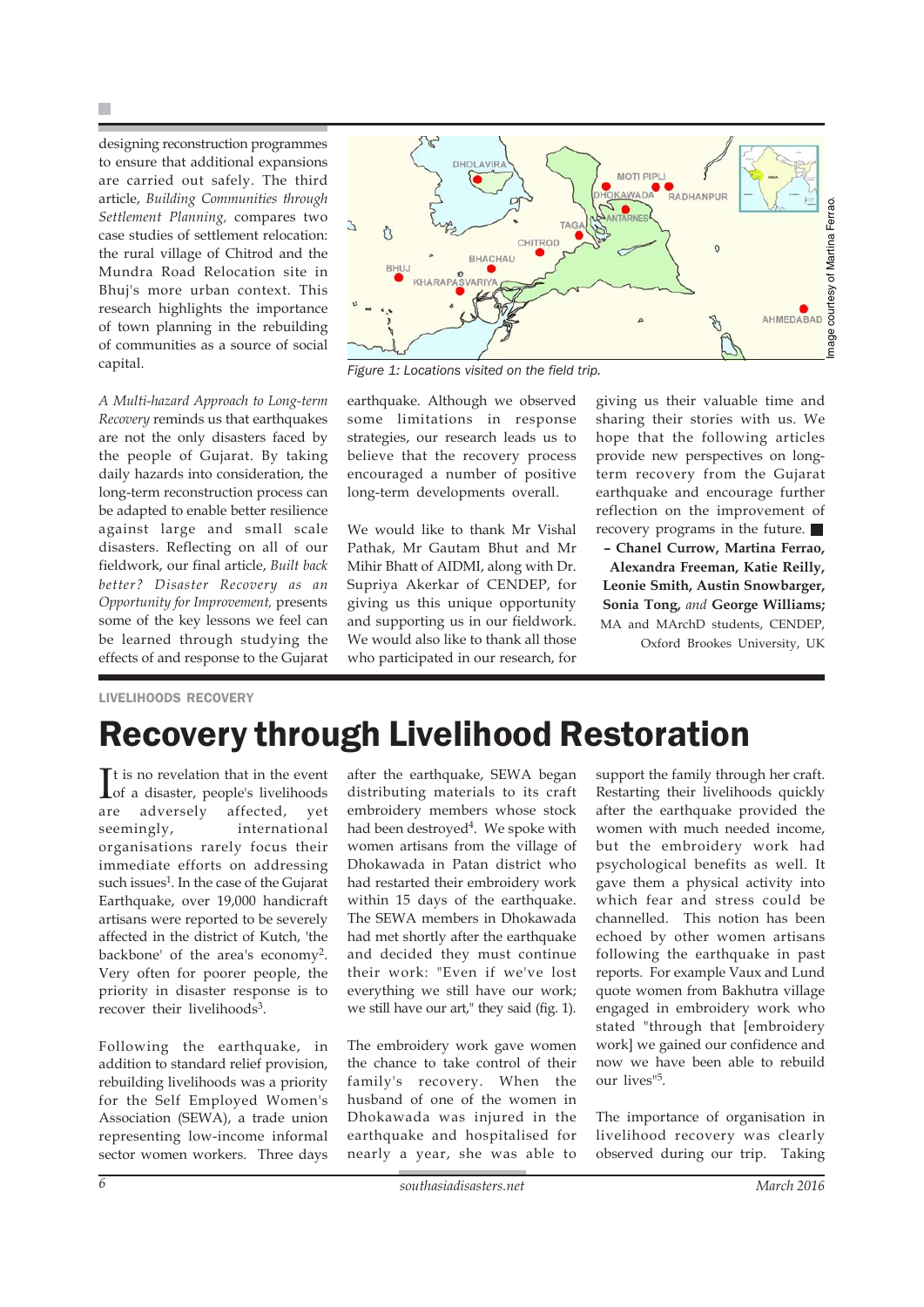

Figure 1: A woman embroidering cloth which will later be sold under the Hansiba *brand in SEWA shops. A minimum of 65% of profits are distributed to members.*

the example of SEWA, their network was already in place and well established in Gujarat before the earthquake. Organisation is central to SEWA's model, as are selfreliance and participation<sup>6</sup>. These factors allowed livelihood support following the earthquake to be mobilised quickly and efficiently, and provided the foundation for women to support each other in their work. It takes time to develop such a network and requires continuous capacity building to empower women, however the benefits when considering long-term recovery are evident.

Apart from the artisan and embroidery livelihoods, cattle rearing within the state of Gujarat was also observed to be a major livelihood. Many villages have an existing market for milk which involves purchasing milk through their community owned cooperatives and using this to supply larger cooperatives, notably Amul, before distributing the profits among the community cooperative members. Cattle are a significant



*Figure 2: Zebu cows such as this one are common across India. The milk they provide is a valuable commodity for their owners.*

source of economic livelihood as well as being a culturally significant animal (fig. 2). According to the World Bank, 20,000 cattle were killed during the earthquake which impacted many people's livelihood7. In Dhokawada, damaged dairy equipment was replaced quickly through the cooperative, resulting in the market for milk recovering and strengthening livelihoods in the area.

Livelihoods are often a primary concern for people affected by a disaster. People who are able to return to work soon after a disaster are able to provide for their families, and the work they produce may help them deal with the stress and trauma associated with the disaster event. The ability of the women artisans and the milk cooperative to recover quickly following the devastating earthquake in 2001 is linked with the foundations that were laid prior to the disaster event. Organisation, participation and empowerment are consistent themes we observed and are contributing factors to effective long-term recovery.

**– Leonie Smith** *and* **George Williams**

- 1 Enarson, E., and Chakrabarti, P.G.D. 2009. *Women, Gender and Disaster.* Los Angeles: Sage. p.218.
- 2 Word Bank and Asian Development Bank. 2001. *Gujarat Earthquake Recovery Programme: Assessment Report.* Available at: http:// www.preventionweb.net/files/ 2608\_fullreport.pdf p.26.
- 3 Enarson, E., and Chakrabarti, P.G.D. 2009.p.213.
- 4 ibid., p.216.
- 5 Vaux, T. and Lund, F. 2003. 'Working Women and Security: Self Employed Women's Association's response to crisis' *Journal of Human Development* 4(2) pp.265-287
	- 6 SEWA. 2013. *Annual Report: Self Employed Women's Association (SEWA)* Available at: http:// www.sewa.org/pdf/
	- Sewa\_Annual\_Report.pdf Word Bank and Asian Development Bank. 2001. *Gujarat Earthquake Recovery Programme: Assessment Report.* Available at: http://www.preventionweb.net/ files/2608\_fullreport.pdf p.26.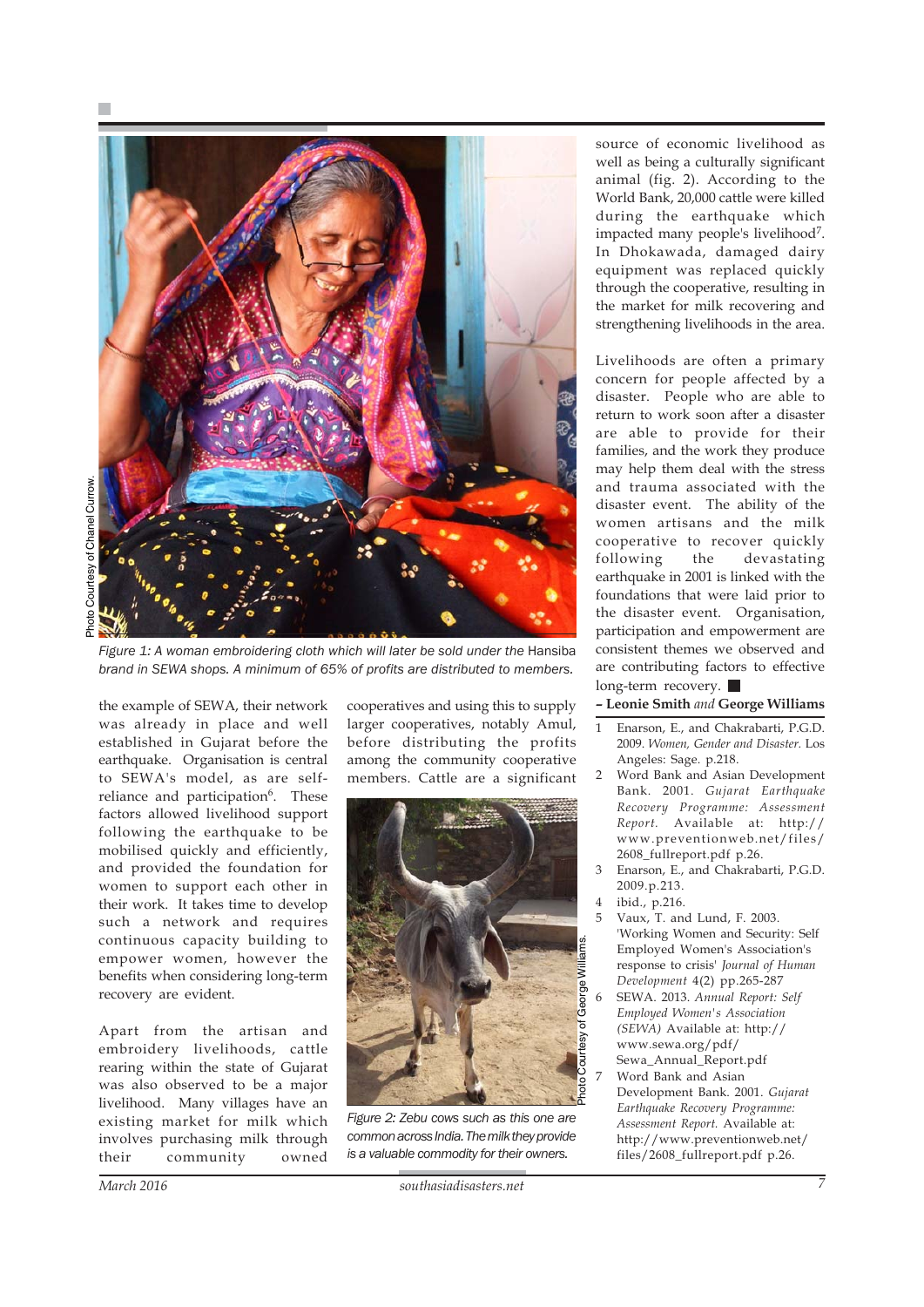#### COMMUNITY ENGAGEMENT

### Building Communities through Settlement Planning

There is growing evidence to<br>suggest that social capital, or the network of relationships within a community, increases people's resilience to disasters and the effectiveness of recovery<sup>1</sup>. The relationship between the planning of settlements and the evidence of social capital were of particular interest to us. When researching the long term reconstruction following the 2001 Gujarat earthquake, we visited two relocation sites: Chitrod and Mundra Road in Bhuj. Chitrod was a more rural village which had been significantly damaged, and consequently rebuilt across the other side of the main road. In contrast, Mundra Road was an urban relocation site where many people had been rehoused within the city of Bhuj.

In the rural area of Chitrod, there generally appeared to be a lack of cultural and social sensitivity when considering the overall plan of the new village, resulting in various degrees of satisfaction with the relocation scheme and the experience of community. It had been developed in collaboration with a committee from the village, a method which some residents felt was not truly representative. We spoke to two men who had been reluctant to leave their old homes and relocate, as the old village was filled with memories, culture, friends and ancestral attachment. They felt that although the new village had new facilities, it had less character and didn't feel like home. Their old houses, largely designed and constructed by the men themselves,

Photo courtesy of Chanel Currow.courtesy of Chanel Currow. oto



*Figure 1: Two men sitting at a* chauraha *in the old village of Chitrod.*

were not only physical structures, but social spaces too: one of the men reminisced about how the village children would come to his house to watch the TV as a community, as he had installed the first antenna in the village. In contrast, the new Chitrod had been laid out in a more grid– like pattern and lacked *chauraha areas* for community assembly and social interaction (fig. 1), including no provision for a local temple: the villagers had to fund and build this necessary space themselves. In addition, the old village historically had a single entrance, and the men felt that the new design of multiple entrances had contributed further to the decline of 'community' in the new Chitrod. Sanderson and Sharma suggest that these issues can arise when participation is sacrificed to enable rapid reconstruction: 'Rebuilt villages appear to have been designed primarily to suit the demands of mass house building with no consideration of Gujarati culture'2. However, another resident we interviewed was pleased with the relocation process as he appeared to have benefited from it. He and his family had been grouped together with others from the Patel community and were satisfied with the social networks that were now established. Due to his work as an agricultural labourer, he was also allocated a larger plot of land, and this suited him well. This also highlights the way in which communities are non–homogeneous entities, and solutions that suit all members are difficult to achieve,

1 Aldrich, D. and Meyer, M. 2014.' Social Capital and Community Resilience' in *American Behavioral Scientist.*59(2).pp.254-269.

2 Sanderson, D. and Sharma, A. 2008.'Winners and losers from the 2001 Gujarat earthquake'.in *Environment and Urbanization,* 20(1), pp.177-186.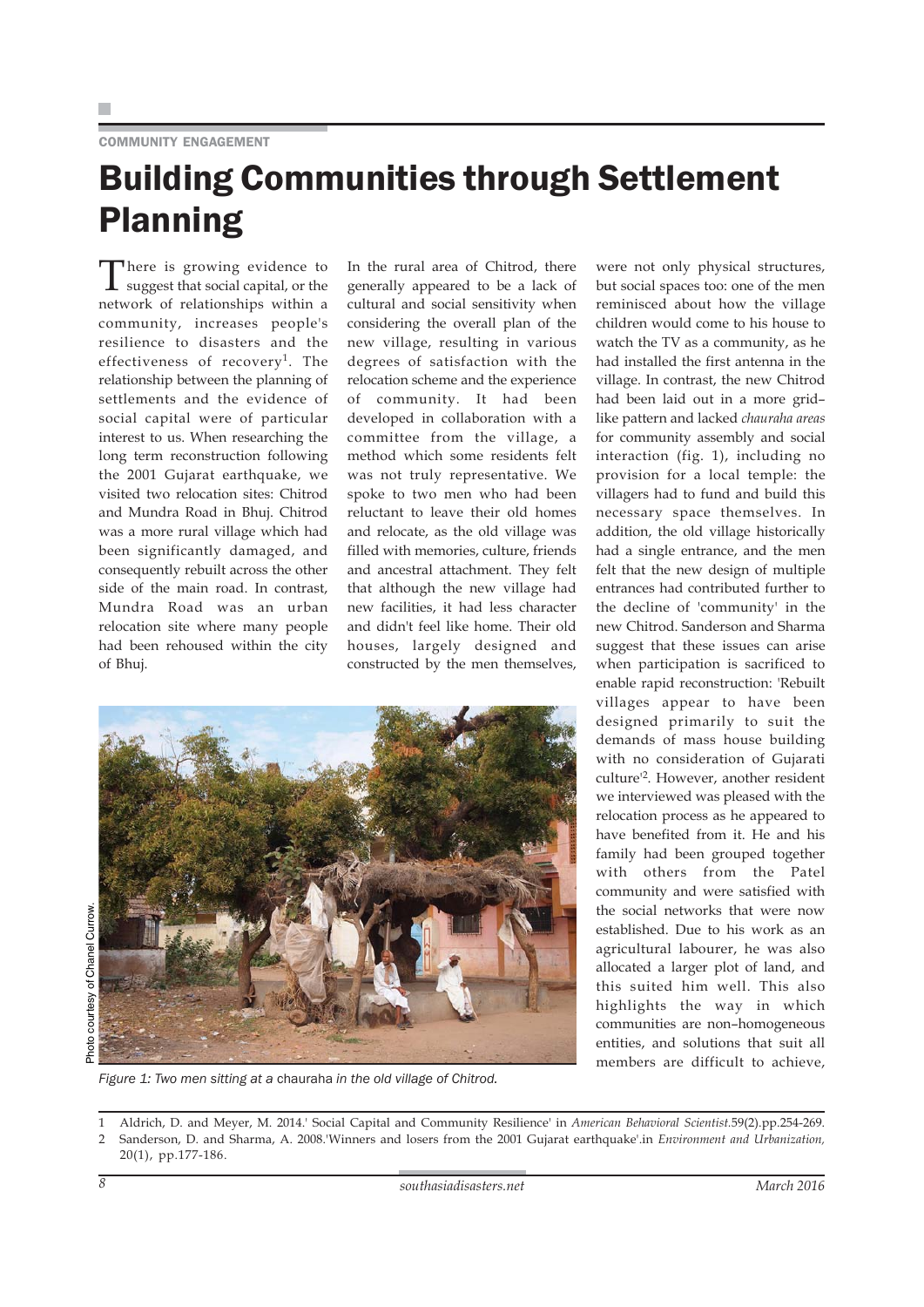particularly without sufficient community consultation.

In contrast to this, we found widespread community satisfaction in Bhuj. Residents had been allocated plots through the process of a draw, which they were then able to swap in order to be closer to those in the community that they already knew well. Interestingly, even those who hadn't been allocated a house with their previous neighbours were satisfied with the community aspect of the relocated site. In their town planning schemes, the Bhuj Area Development Authority also incorporated public spaces such as gardens, markets, commercial areas and parking. The residents we spoke to used their community spaces for religious functions and social gatherings, and knew that in the event of another earthquake, this is where they would go for safety. What appears to differentiate the

implementation of this scheme from that in Chitrod is the significant amount of planning invested in the layout of the relocation site in Bhuj, further developed through community consultation meetings organised by the GSDMA Camp Office: 'To give boost to the process of reconstruction at the relocation sites, regular community meetings had been called, besides the meetings through contact with individual community groups, the problems being faced by the respective groups had been understood and possible solutions were worked out'3. For these reasons, the Mundra Road relocation project is widely acknowledged as exemplary of strategic and effective town planning, grounded in research and developed with public consultation<sup>4</sup>.

The case study comparison between Chitrod and the Mundra Road

relocation site highlights the importance of town planning and the provision of social spaces, creating opportunities for strong communities to form. They also reflect the importance of effective communication between those working at policy level all the way to those at grassroots level through activities such as community consultation. Aldrich and Meyer write that one 'way to increase social capital is through the deliberate and careful planning of community layout and architectural structures. The physical layout of communities, neighbourhoods, and even housing complexes affect creation and maintenance of social capital'5. Planning towns to facilitate social spaces, interaction and meetings enables people to build networks, rely on each other and develop resilience in case of future disasters. It enables a settlement to become a community.

**– Chanel Currow**

- 3 Bhuj Area Development Authority.n.d.*Relocation Sites* [online] Available at: http://www.bhujada.com/relocationsite.htm (Accessed 14 Feb. 2016).
- 4 Mishra, P. K. 2007. *The Kutch earthquake 2001: recollections, lessons and Insights.* New Delhi: NIDM. pp.154-156.
- 5 Aldrich, D. and Meyer, M. 2014.' Social Capital and Community Resilience' in American *Behavioral Scientist.*59(2).pp.254-269.

#### NEW DIMENSIONS IN RECOVERY

### A Multi–Hazard Approach to Long-Term Recovery

The 2001 Gujarat earthquake reminds us of the tremendous damage that large-scale, sudden disaster events often cause. Such extreme events can take the lives of loved ones, destroy homes and disrupt livelihoods in an instant. The damage is frequently widespread and affects people at regional and national levels or even across international borders. However, there are less extreme hazard events that rarely grab headlines or prompt an international response, yet are of

serious concern for the people who face them on a regular basis. During our field visits, people were keen to discuss some of the other hazards that they deal with regularly, such as drought.

An observation that emerged from these discussions was the importance of understanding the hazard context and considering the potential impacts such disasters have on people when planning reconstruction. These low-intensity

hazard events, also known as 'extensive risks', can also have substantial impacts locally<sup>1</sup>.

The UN Office for Disaster Risk Reduction (UNISDR) defines extensive risk as: "the widespread risk associated with the exposure of dispersed populations to repeated or persistent hazard conditions of low or moderate intensity, often of a highly localised nature, which can lead to debilitating cumulative disaster impacts."2 While intensive

1 Twigg, J. 2015. *Good Practice Review 9: Disaster Risk Reduction.* Overseas Development Institute.

<sup>2</sup> UNISDR. 2009. *Terminology.* Available at: https://www.unisdr.org/we/inform/terminology#letter-m (Accessed: 15 February 2016).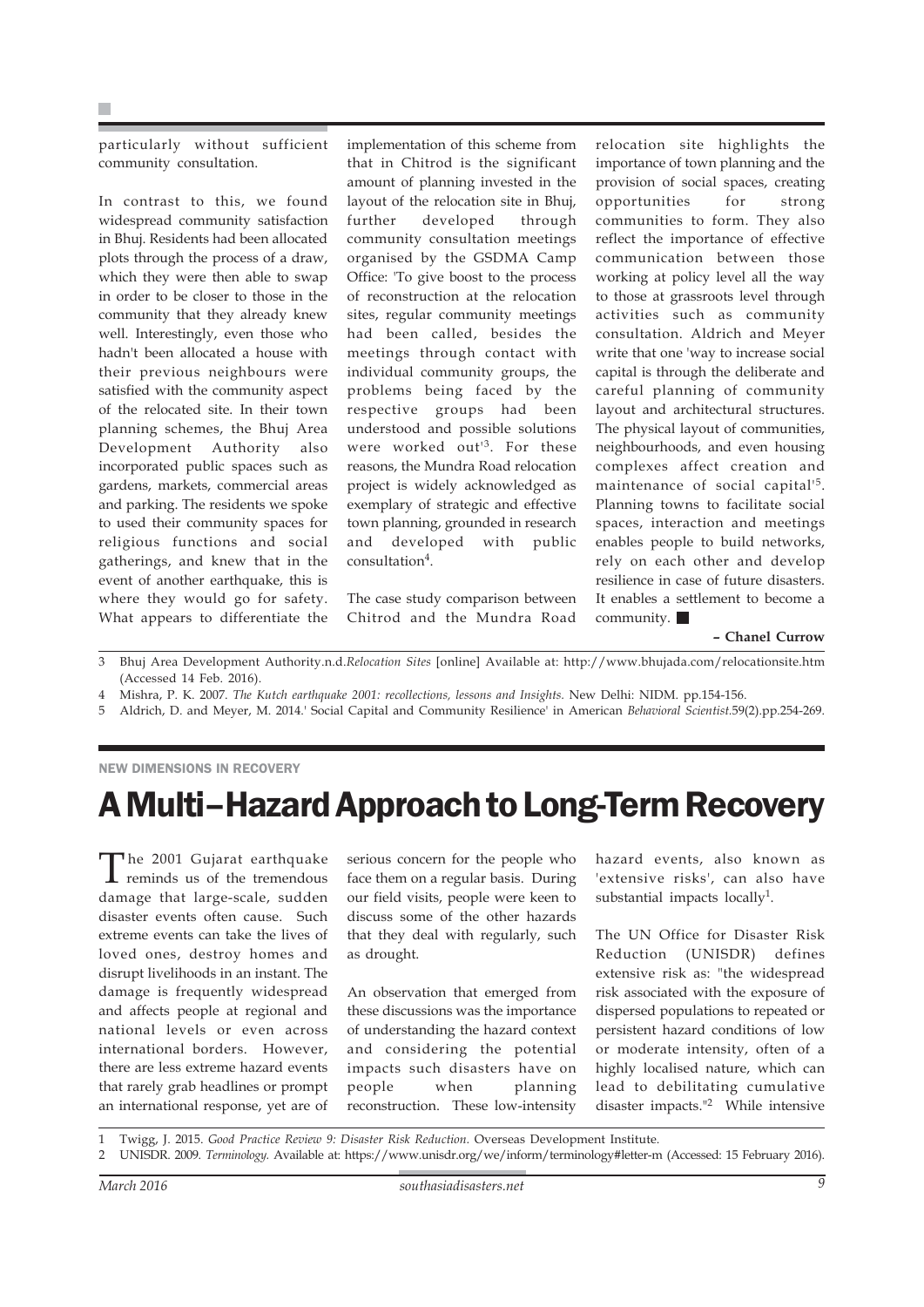

*Figure 1: A catch-up class for children of migrating families at the school in Dhokawada.*

risk may result in sudden losses which overwhelm households, losses connected to extensive risk weaken resilience over time3.

In the case of the Gujarat earthquake, reconstruction efforts focused, and rightfully so, on ensuring that homes and other structures were built back stronger and safer. However earthquakes are not the only hazard that people in Gujarat face. The state experiences a variety of hazards such as drought, floods, earthquakes, cyclones, and tsunamis. People living in the western part of the state, in Patan and Kutch districts, are especially vulnerable to both intensive and extensive risks which present unique challenges. These districts lie in the most seismically active area of the state and they also receive the least amount of rainfall4.

In the village of Dhokawada in Patan district, almost all of the houses were destroyed by the 2001 earthquake. Clearly the earthquake was devastating for families as important assets were taken from them and their livelihoods were disrupted. Dhokawada is also a

village that experiences the effects of drought. We learned that dozens of families are forced to migrate seasonally as there is no irrigation for agriculture and there are long dry spells. The lack of water affects livelihoods and can interrupt children's education when they move away from Dhokawada with their families for part of the year. It was encouraging seeing how the community was learning from their experiences and taking action to reduce their risk to drought. For example, to support the educational needs of children from families who migrate seasonally, the local school allows students who do leave to pick up where they left off in their studies when they return (fig. 1). Additionally, a student 'hostel' was established giving children of migrating families the option to continue their studies during the school year in Dhokawada. This highlights that extensive risks and the small-scale disasters that may result are a concern for communities. In Dhokawada's case, the local impact was significant enough for the community to develop solutions and take action.

An example of extensive risks being considered in reconstruction following the 2001 earthquake was observed in the village of Antarnes. Here, a national organisation called the Self-Employed Women's Association (SEWA) initiated a housing program that included in its' 'package' a house, as well as a toilet and underground water storage tank. Fifteen years later, some storage tanks were still in use and appreciated as the village is located in a semi-arid environment and does not receive much rainfall.

Small disasters stemming from extensive risks do not attract much outside attention or resources, yet they can quietly increase people's vulnerability and move people toward poverty rather than away from it. The examples from Dhokawada and Antarnes show that communities recognise the importance of reducing their extensive risks and that it is possible for implementing organisations to address multiple hazard risks during reconstruction. This message is conveyed in the Sendai Framework for Disaster Risk Reduction which speaks of using a multi-hazard approach to managing disaster risk at all levels of development and makes clear that the framework "will apply to the risk of small–scale and large-scale, frequent and infrequent, sudden and slow-onset disasters."5 Considering all the hazards people may encounter during reconstruction can help ensure long term recovery results in greater protection from large and small–scale disasters and contributes to increased resilience of communities.

**– Austin Snowbarger**

2 UNISDR. 2009. *Terminology.* Available at: https://www.unisdr.org/we/inform/terminology#letter-m (Accessed: 15 February 2016).

3 United Nations. 2009. *Global Assessment Report on Disaster Risk Reduction: Risk and poverty in a changing climate.*

4 GSDMA. 2015. *Gujarat State Disaster Management Plan: Volume 1.*

5 United Nations. 2015. *Sendai Framework for Disaster Risk Reduction 2015-2030.*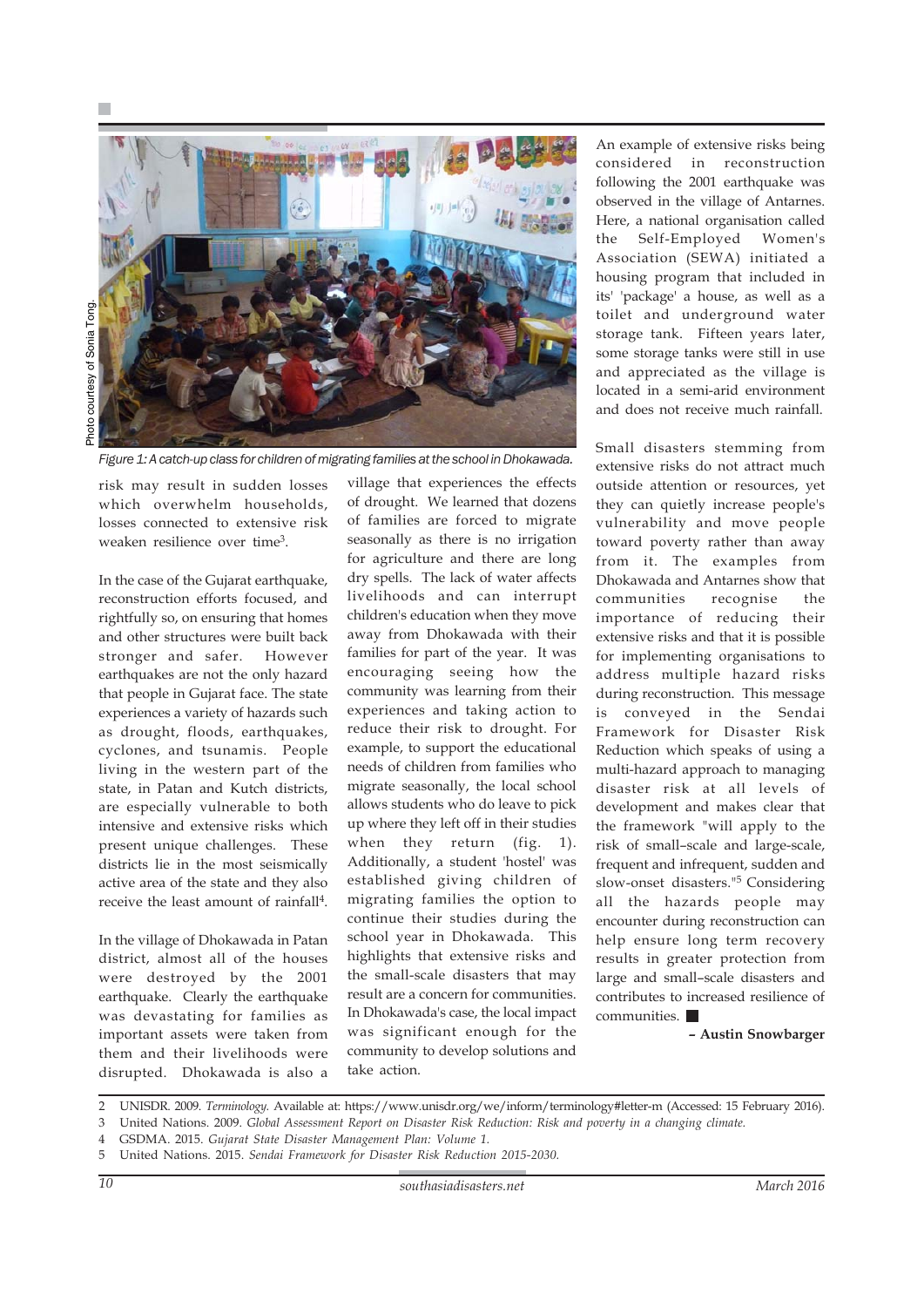#### SUSTAINABLE DEVELOPMENT

### Built Back Better? Disaster Recovery as an Opportunity for Improvement

From the findings of this brief research project, it is already possible to observe a number of instances in which disaster recovery process has been capitalized on as an opportunity for development. Local economy and livelihoods have been strengthened in urban and rural areas respectively, whilst disaster risk reduction practices have been absorbed into common practice through regulation, training and awareness. Although development is perhaps more evident in some sectors than others, through the collective work of organisations at state and community level, the people of Gujarat appear to have increased their capacity to cope with another earthquake, should one occur in the near future.

Efforts to recover the economy of the state as a whole are most tangible in urban areas such as Bhuj, Kutch. Of the local residents interviewed, most considered that the area had experienced economic growth in the recovery period, contributing factors to which included a state government led tourism campaign and tax incentives for industries to relocate to Kutch before 2004. The latter scheme led to the establishment of over 150 projects and therefore new employment opportunities in the engineering, chemical and mineral sectors in particular<sup>1</sup>. At the community level, town planning initiatives in Bhuj can be commended for their incorporation and strategic siting of local businesses and shops to serve new relocation sites, which also allowed for the renewal of services and roads in previously overcrowded inner city areas.

In rural areas, socio–economic developmental recovery is more visible in the forms of livelihood support and the development of community assets. As discussed in *Recovery through Livelihood Restoration,*

local organisations such as SEWA assisted in rural areas by replacing lost tools and materials and linking workers with markets<sup>2</sup>. Significantly, their existing projects to diversify livelihoods with work in the forest gum and dairy industries had strengthened vulnerable communities, such that people were already in a better position to cope with the effects of the earthquake. A number of NGO reconstruction schemes also included improved community resources: the building of new local schools was observed in villages such as Dhokawada and Chitrod, through which the capacities of the next generation can be built (fig. 1). However, as documented in *Building Communities through Settlement Planning,* where the provision of social spaces and cultural centres was overlooked, some communities have since funded and built these necessary facilities themselves. Consequently, not all reconstruction



*Figure 1: The new Dhokawada Primary School built to replace the former building destroyed in the earthquake is sited on a larger plot of* panchayat *(village owned) land with an earthquake resilient structure.*

- 1 Mishra, P. K. 2007. *The Kutch earthquake 2001: recollections, lessons and Insights.* New Delhi: NIDM. p. 117.
- 2 Vaux, T. 2002. *Disaster and vulnerability: SEWA's response to the earthquake in Gujarat.* Ahmedabad: AIDMI. p. 10.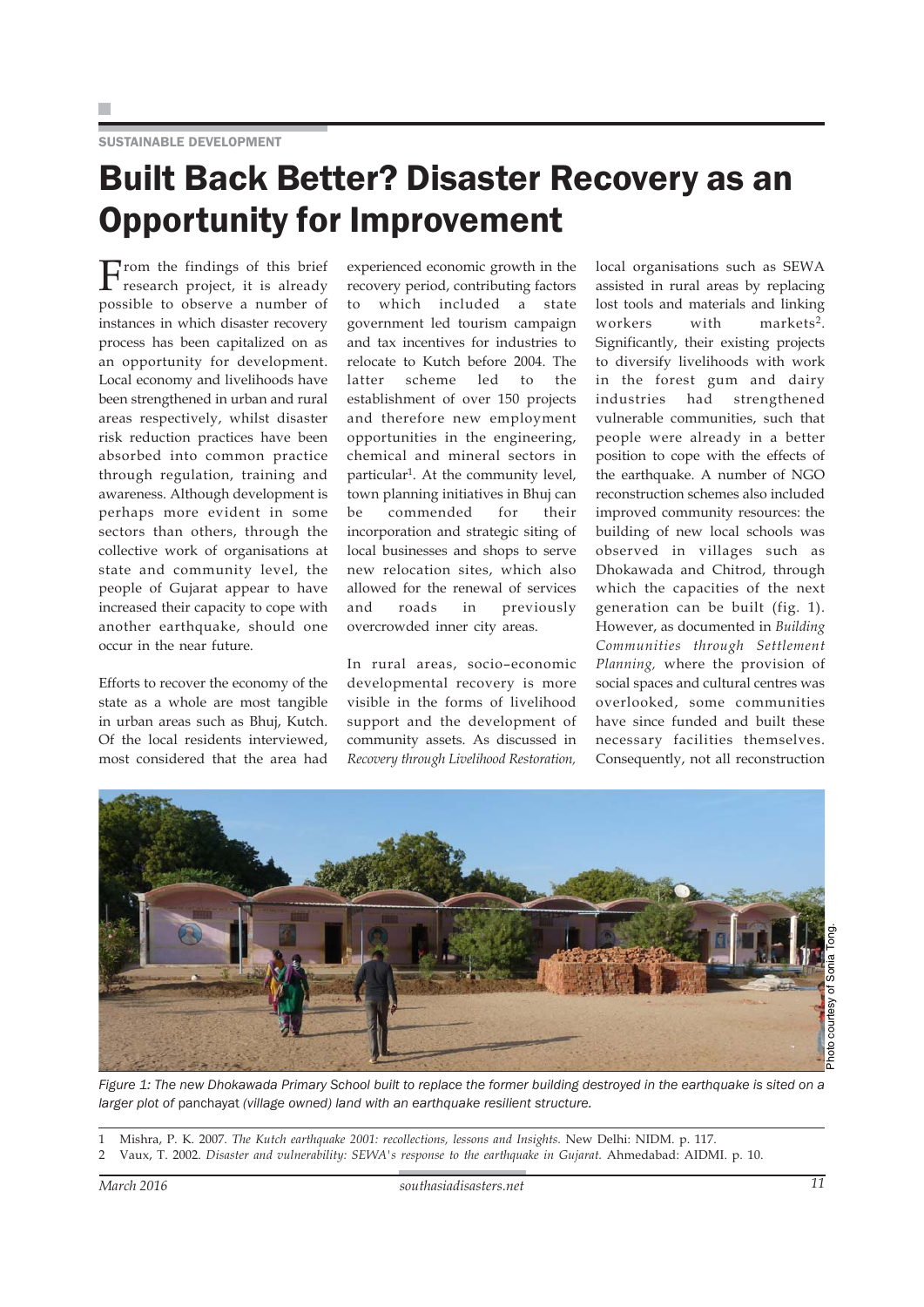projects have been as positively received as in Bhuj, leading Sanderson to speculate on the extent to which the success of a reconstruction scheme is linked to the level of community engagement in its development, rather than the design itself – reflecting on one village's experience in Kutch, he writes, "...it may not be unfair to suggest that the...residents' ability to settle into their new environment has been hampered by its design, a situation that might have been avoided had there been more engagement by the residents themselves in design and layout decisions"3. Facilitating participation, therefore, still remains an essential practice in developmental recovery work.

As well as aiding reconstruction, key organisations have also engaged in risk reduction and preparedness activities, indicating that the recovery process was widely viewed as opportunity to reduce vulnerabilities. The prompt formation of the Gujarat State Disaster Management Authority (GSDMA) following the earthquake enabled it to have a significant impact on both the coordination of the recovery effort and the preparation and implementation of disaster management plans at state, district and *taluka* level<sup>4</sup>, their mandate to reduce disaster risk reinforced by the passing of the Disaster Management Policy (2002) and Act (2003)<sup>5</sup>. Observed examples of how these commitments have manifested include the formation of stricter building codes, the mass

training of masons by numerous NGOs and a campaign to educate children on safety. Whilst each of these measures reduce risk in principle, regular follow-up programs and even enforcement may be required to maintain their effectiveness. For instance, it is questionable as to whether regulations such as a maximum build height of 2 storeys are still met by some urban properties in Kutch that have been gradually extended over time. As observed in From *House to Home,* rebuilt houses in rural areas vary in quality, despite mason training programs initiated by organisations such as SEWA, the Hunnarshala foundation and the Unnati Earthquake training centre, though these issues may now be addressed through the 2013 revival of the GSDMA mason certification program6. The GSDMA and wider Indian government are seen to have supported programs for teacher training, mock drills and distribution of safety equipment in schools, recognising children's education as a strategic entry point for raising the profile of disaster awareness and risk reduction practices in communities<sup>7</sup>. It is hoped that this necessary work will expand and continue preparing children and their families to face future disasters.

Finally, it is encouraging to see that the experiences of livelihood recovery, settlement reconstruction and DRR practices communicated to us in interviews are comparable to the intended characteristics of a transition-recovery approach, of which the Gujarat recovery was a

"test-case" for the UNDP. As a concept promoting recovery that facilitates sustainable development rather than leading to a 'circulatory of risk' or state of replacement<sup>8</sup>, its generally successful implementation gives us hope that another disaster would not have such grave consequences on the state.

Although the 2001 earthquake had devastating effects on Gujarat, intentions for holistic approach to recovery and reconstruction have brought about significant improvements in local capacities and disaster risk reduction. Policy interventions at state and city governance levels have been seen to encourage investment and economic growth to these areas, whilst in rural areas, livelihoods have been increasingly diversified and community assets strengthened. Recovery programs have also seized the opportunity to raise greater awareness of preparedness measures, through the establishment of stricter building regulations, the training of masons and education of schoolchildren. Whilst some limitations were observable in each of these strategies, lessons from the Kutch earthquake have since been absorbed into international discourse in improving long term disaster recovery<sup>9</sup>. Undertaking this study has been a profound learning experience for us in connecting theory with practice and field research, and we at CENDEP would like to thank AIDMI for this valuable experience.

**– Sonia Tong**

3 Sanderson, D. and Sharma, A. 2008.'Winners and losers from the 2001 Gujarat earthquake', *Environment & Urbanisation*.20(1).pp.177-186. DOI: 10.1177/0956247808089155. p.181

4 Mishra.*The Kutch earthquake* 2001.p.103-104.

<sup>5</sup> ibid., p.172

<sup>6</sup> GSDMA. 2013. *Masons training/certification program.* Available at: http://www.gsdma.org/key-projects-programmes/masonstraining.aspx (Accessed 14 February 2013).

<sup>7</sup> For additional information, see AIDMI. 2012. *Ten years of making schools safer: child's right to safer schools campaign.* Ahmedabad: AIDMI.

<sup>8</sup> UNDP. 2001. *From relief to recovery: the Gujarat experience.* New York: UNDP. p.5

<sup>9</sup> Mishra.*The Kutch earthquake 2001.* pp.104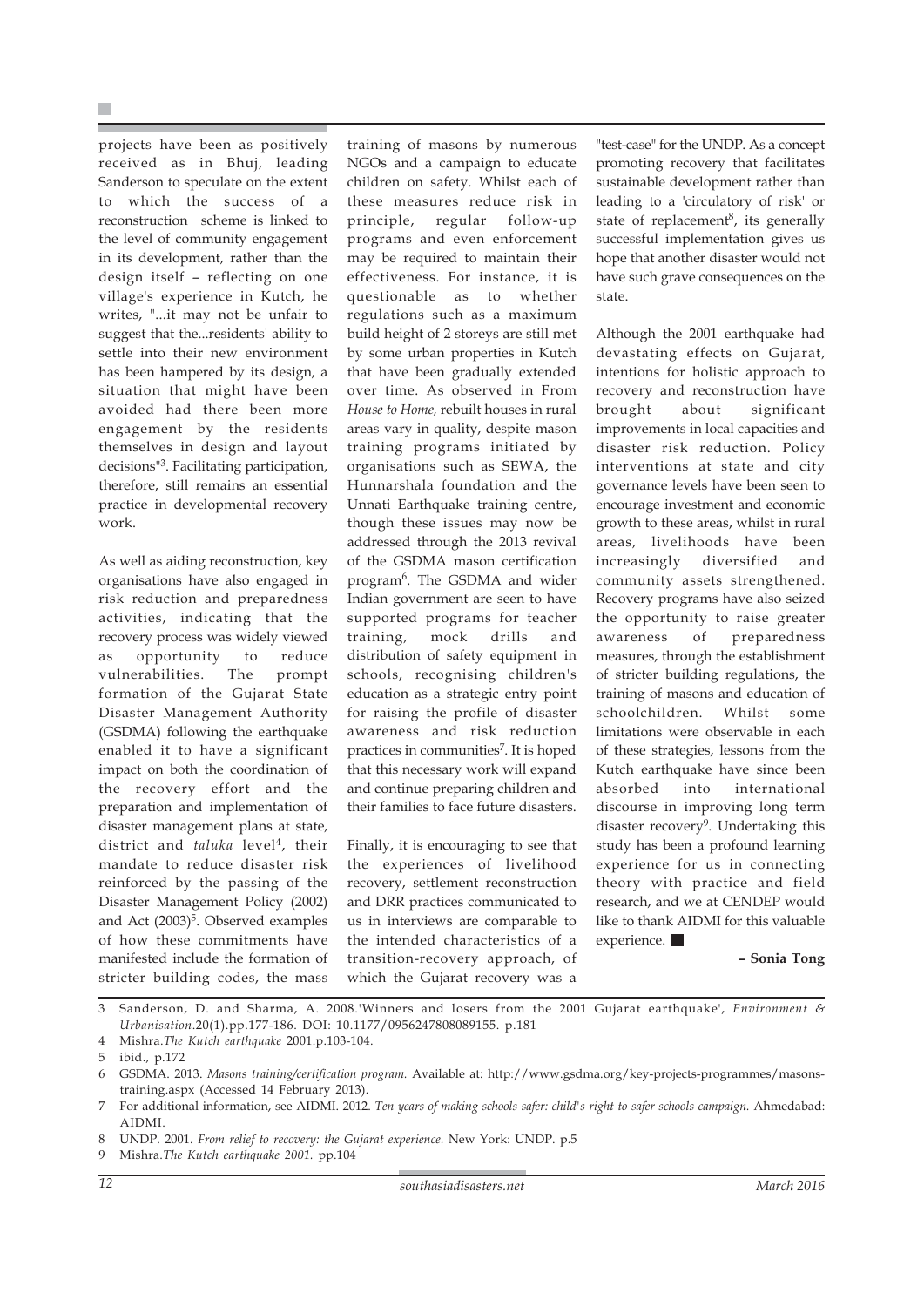#### YOUTH I FADERSHIP

### Youth, DRR and Sustainable Development

Conceptualized and developed to<br>
Up the gap between the academy and the work being carried by practitioners, the programme - Building Youth Leadership for Sustainable Development - allowing students to experience in practice themes related to Disaster Risk Reduction (DRR) in the context of long-term recovery.

By learning about different social and economic elements related to the disaster/s, the strategies and mechanisms used to overcome its devastating impact, the students were able to grasp the importance of joint efforts to develop invaluable projects for the most vulnerable groups within the society.

The dialogue between academics and practitioners - or, in other words, of theory and practice - is of fundamental importance towards improving the life of those in most need and developing a region sustainable. In view of this, the programme also enabled the students to identify and analyze gender sensitive issues, impact of disaster recovery programmes, rural value chains and other social issues. The Building Youth Leadership for Sustainable Development evidenced the benefit of providing a research platform for young students who are the agents of change of tomorrow.

People's participation, priority for the most vulnerable groups, community-specific DRR measures, link between DRR and development so to address the causes of vulnerability, and the support of outsiders by performing facilitating roles, are generally raised during different consultations with communities including institutions. These aspects are more linked with the challenges and opportunities of sustainable development.

Our work with communities reveals that stand-alone risk reduction measures fail to succeed in the longterm; they must be backed up by other mitigation measures involving diverse stakeholders. Dealing with poverty and disaster risk separately does not lead to sustainable development and a holistic approach is needed if both are to be reduced.

#### **Objectives of the programme**

- Bridge the gap of theory and practice by providing a platform to students to learn more about risk and disaster risk reduction at grassroots-level.
- Act as a research laboratory for the students through a field visit



to the most affected areas by the disaster with a focus on immediate to long-term recovery, as well as the impact of climate change.

- Promote knowledge exchange and coordination between various stakeholders academics, practitioners, community and government.
- Deepen students' perspective about development objectives and core values of engagement with communities.
- Systematize the lessons learnt to support the vision of taking disaster recovery as an opportunity for holistic development and contribute for the implementation of the Sendai Framework for DRR.

#### **Main topics covered**

- Long-term recovery
- Challenges of life, shelter and livelihoods after the Gujarat Earthquake
- Vulnerability of households to shocks and external events
- Role of women in disaster recovery
- Role of socio-political structures and institutions in disaster recovery
	- Functioning of state institutions and their interventions after Gujarat Earthquake
		- Changing face of livelihoods and urbanization
		- Awareness-raising and education for disaster risk reduction

• Risk transfer and insurance **– Vishal Pathak** *and* **Ana Carolina Richter,** AIDMI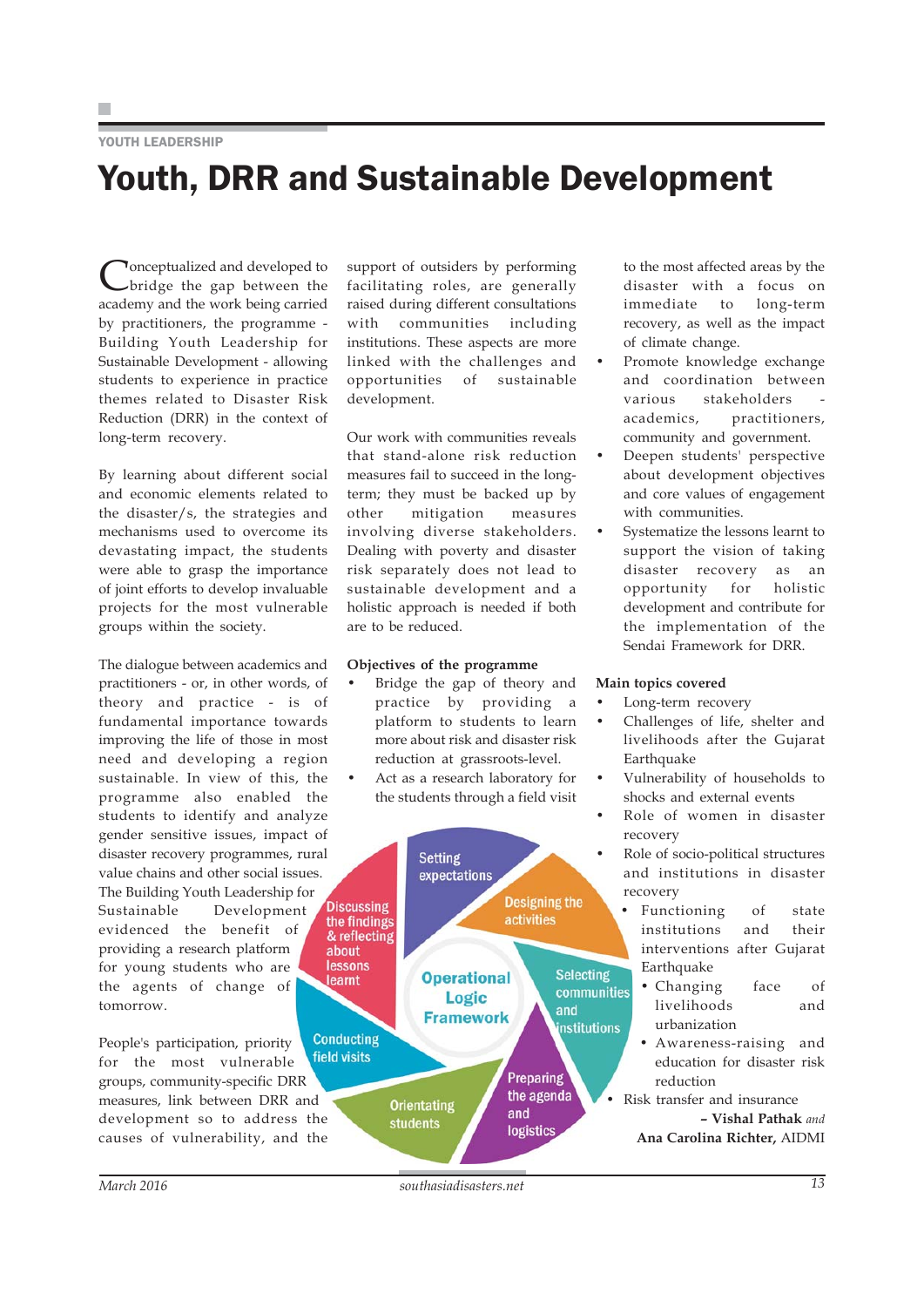#### SHELTER RECOVERY

### From House to Home *Allowing for the safe adaptation of housing in reconstruction projects*

 $\mathbf{M}$  ore than 1.2 million a result of the 2001 Gujarat earthquake, leaving 1.7 million people homeless with damages estimated at a cost of US\$ 3.4 billion<sup>1</sup>. To aid reconstruction, the Gujarat State Disaster Management Authority (GSDMA) coordinated two forms of assistance, the first being a system of tiered grants funding owner–driven reconstruction, and corresponding to the amount of damage suffered<sup>2</sup>.

In this approach, houses are reconstructed by the people themselves, with external agencies providing financial and technical assistance in some cases<sup>3</sup>. The grants were paid in instalments when the criteria for achieving specific benchmarks in construction and quality were met. The second form of assistance is donor-driven reconstruction, in which an NGO 'adopts' a settlement and facilitates the reconstruction<sup>4</sup>. In the donordriven reconstruction approach, the NGO or external agency is itself responsible for the construction of each house<sup>5</sup>.

In some cases, both options were available for people to choose between. This article compares two donor-driven reconstruction schemes, reviewing how initial design and implementation has affected whether people have since accepted and adapted their houses, whether the houses have been maintained as well-built and structurally sound homes to resist future seismic activity, and the reasons why this has or hasn't been the case.

As a whole, rebuilt houses varied in quality, particularly in rural areas, but those developed with participation and regard for future adaptations in terms of space and training appeared more satisfactory to the beneficiaries in the long term. In Antarnes, the village was adopted by a local NGO who rebuilt homes *in situ* or on-site following the donordriven approach, however residents did participate by contributing labour at 30% of the cost. The scheme had a significant uptake as the NGO had already conducted livelihood







*Figure 2: Sketches showing examples of expansion to homes in the Mundra relocation site.*

- 1 Sanderson, D. and Sharma, A., 2008. 'Winners and losers from the 2001 Gujarat earthquake' in *Environment and urbanization,* 20(1), pp.177-186.
- 2 Mishra, P. K. 2007. *The Kutch earthquake 2001: recollections, lessons and Insights.* New Delhi: NIDM. pp.95-99.
- 3 Barenstein, J.D. 2006.*Housing reconstruction in post-earthquake Gujarat : a comparative analysis.* London: Overseas Development Institute, Humanitarian Practice Network.
- 4 Mishra, P. K. 2007. *The Kutch earthquake 2001: recollections, lessons and Insights.* New Delhi: NIDM. pp.95-99.
- 5 Sanderson, D. and Sharma, A., 2008. 'Winners and losers from the 2001 Gujarat earthquake' in *Environment and urbanization,* 20(1), pp.177-186.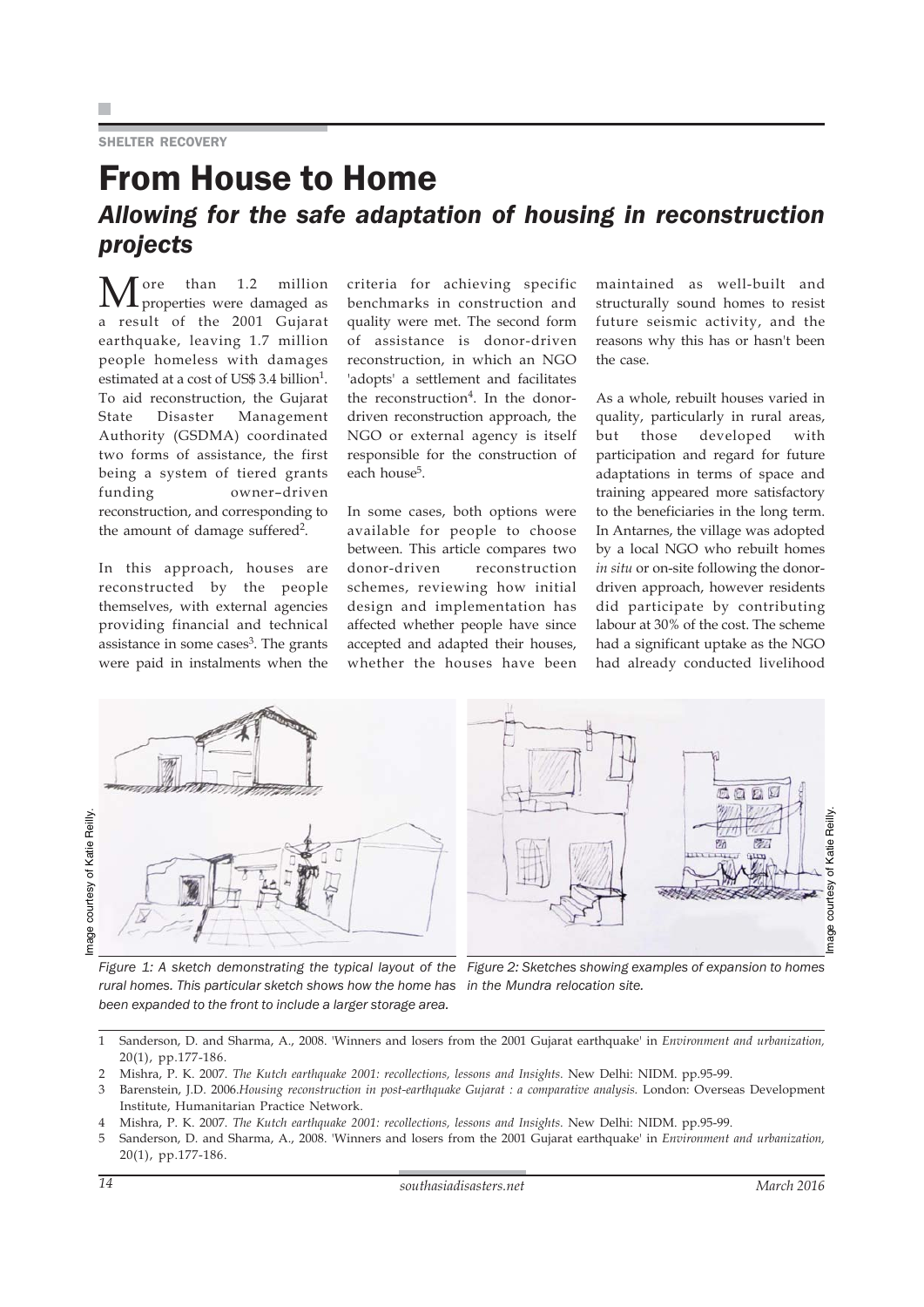

Photo courtesy of Alexandra Freeman. Photo courtesy of Alexandra Freeman.

*Figure 3: On the right is the originally built SEWA home with an additional home built more recently.*

strengthening projects in the area<sup>6</sup>, and were therefore trusted by the people. Developed through community consultation, the house design included a single room, corridor, terrace, water supply and courtyard. Notably, the inclusion of storage facilities on the front of the home had allowed different families to adapt these spaces to cooking areas or worktops as per their preference and need (figs. 1 and 3). Similarly, a number of families had built new homes for the extended family within their courtyard. This reinforced the importance of including people in such reconstruction projects and incorporating shared spaces for cultural and social activities. The labour contribution was supported by masonry training programs for both men and women. This consideration also helped build local capacity, giving its trainees another livelihood option, and providing the knowledge and skills to facilitate the safe construction of future developments in the area. Similar schemes have also been observed to give beneficiaries a sense of

ownership, improve quality control, and make good future maintenance and repair work possible7.

Contrasting this, in other rural areas and under differently managed reconstruction schemes, people had since engaged in unsafe adaptations to their homes, building with materials that were unsuitable for construction and building without adequate structural support. This has resulted in situations where structural columns have been removed to create larger living spaces. In other cases, houses built using a donor-driven approach were seen to be abandoned or unoccupied on account of being too small or constrictive, with limited opportunity for expansion. These observations emphasise the importance of providing training programs to accompany reconstruction projects, such that people are no longer reliant on external aid for secure housing. Even in Antarnes, a woman living in a self–built extension explained, "I prefer the larger house [which was constructed by the owner at a later

stage] because it is bigger and has a terrace, but the [NGO funded] house is safe and built using modern materials, with enough water in the cement". If the importance of good quality construction is communicated and people are given the skills to achieve it, later developments that respond to their needs have a greater chance of being built safely.

One particular urban donor-driven reconstruction scheme that we visited appeared to be similarly successful in terms of resident satisfaction, and possibly more successful in terms of continuing structural safety. This was because the design anticipated expansion work, whilst residents themselves had the resources to facilitate further good quality construction. At a relocation site designed to relieve the density of inner city Bhuj in Kutch district, single storey houses were funded and built by a religious organisation and supplemented with owner contributions. Each house contained a bathroom, store and living space with a small terrace and raised entrance. The designs also allowed enough space for an internal or external staircase and therefore vertical expansion (though only to first floor level to comply with new regulations). Fifteen years later, many of the homes had been extended in a variety of ways, widely ranging in style and scale, taking on a colourful, unique character of their own and imbued with a sense of creative ownership (figs. 2 and 4). In general, these additions also appeared to be well built and structurally sound. It is likely that residents here had more resources available to them throughout the period of recovery than residents in other areas we visited and were

<sup>6</sup> Vaux, T. 2002. *Disaster and vulnerability: SEWA's response to the earthquake in Gujarat : summary report.* Ahmedabad: AIDMI with SEWA.

<sup>7</sup> Barenstein, J. D. 2006. *Housing reconstruction in post-earthquake Gujarat : a comparative analysis.* London: London : Overseas Development Institute, Humanitarian Practice Network